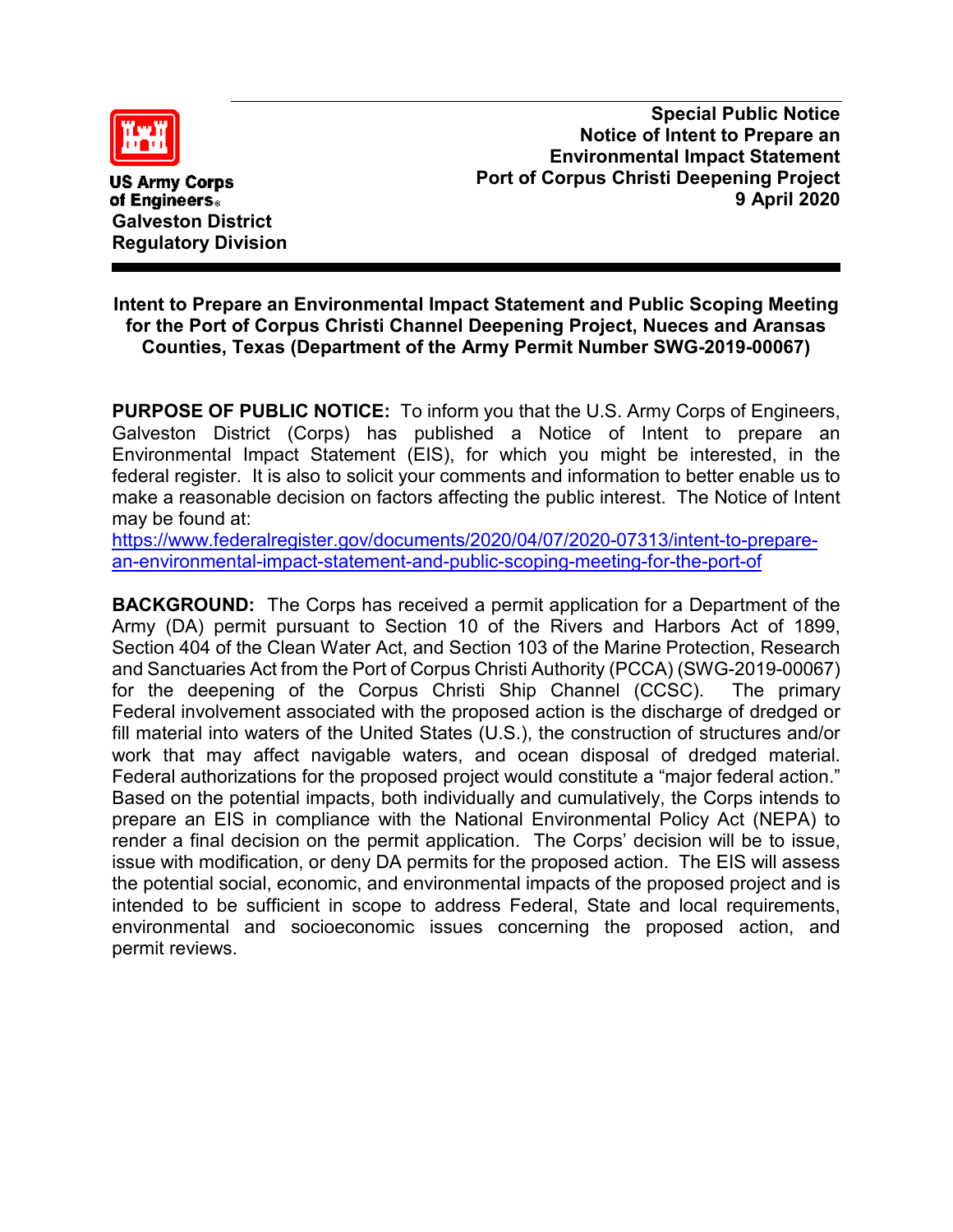**SCOPING PROCESS/PUBLIC INVOLVEMENT:** The Corps invites all affected federal, state, and local agencies, affected Native American Tribes, other interested parties, and the general public to participate in the NEPA process during development of the EIS. The purpose of the public scoping process is to provide information to the public, narrow the scope of analysis to significant environmental issues, serve as a mechanism to solicit agency and public input on alternatives and issues of concern, and ensure full and open participation in scoping for the Draft EIS. To ensure that all of the issues related to this proposed project are addressed, the Corps will conduct public scoping meeting(s) in which agencies, organizations, and members of the general public are invited to present comments or suggestions with regard to the range of actions, alternatives, and potential impacts to be considered in the EIS. The scoping meeting will begin with an informal open house including a presentation of the proposed action and a description of the NEPA process. These will be held in person, or virtually, as determined by the Agency. Comments will be accepted for 14 days following the scoping meeting. Displays and other forms of information about the proposed action will be available, and the Corps and PCCA personnel will be present at the informal session to discuss the proposed project and the EIS Process. The Corps invites comments on the proposed scope and content of the EIS from all interested parties. Verbal transcribers will be available at the scoping meeting to accept verbal comments. A time limit will be imposed on verbal comments. Written comments may be submitted prior, during, or up to 14 days after the scoping meeting. The specific dates, times, and locations of the meetings will be published in press releases, special public notices and on the Corps' project website: [https://www.swg.usace.army.mil/Business-With-Us/Regulatory/Special-Projects-](https://www.swg.usace.army.mil/Business-With-Us/Regulatory/Special-Projects-Environmental-Impact-Statements/)[Environmental-Impact-Statements/](https://www.swg.usace.army.mil/Business-With-Us/Regulatory/Special-Projects-Environmental-Impact-Statements/)

**ADDRESSES**: Written comments regarding the proposed EIS scope should be addressed to Mr. Jayson Hudson, USACE, Galveston District, Regulatory Division, P.O. Box 1229, Galveston, Texas 77553-1229. Individuals who would like to electronically provide comments should contact Mr. Hudson by electronic mail at: [SWG201900067@usace.army.mil.](mailto:SWG201900067@usace.army.mil) Emailed comments, including attachments, should be provided in .doc, .docx, .pdf or .txt formats.

**FOR FURTHER INFORMATION CONTACT:** For information about this project, to be included on the mailing list for future updates and meeting announcements, or to receive a copy of the Draft EIS when it is issued, contact Mr. Jayson Hudson, at the Corps at (409) 766-3108, the email address SWG201900067@usace.army.mil, or the address provided above.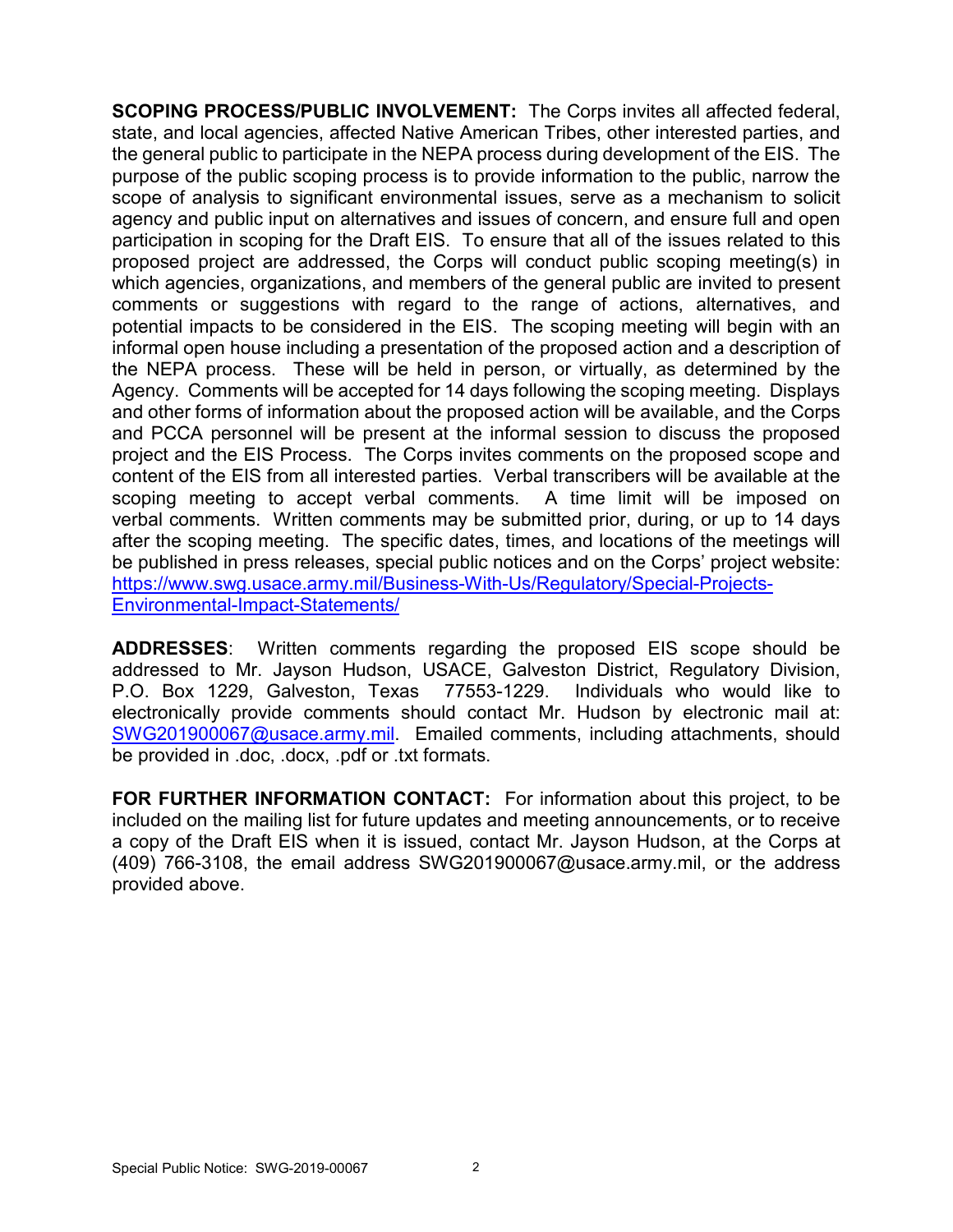**PROJECT INFORMATION:** The proposed project is needed to accommodate transit of fully laden very large crude carriers (VLCCs) that draft approximately 70 feet. The deepening activities would be completed within the footprint of the authorized CCSC channel width. The proposed project does not include widening the channel; however, some minor incidental widening of the channel is expected to meet side slope requirements and to maintain the stability of the channel. As part of the DA permit application process, a public notice was published on 1 August 2019. The purpose of the public notice was to initiate an early public scoping process to solicit comments and information from the public as well as state and federal agencies to better enable us to make a reasonable decision on factors affecting the public interest. All comments received to date, including those provided for review during the public notice comment period, will be considered by the Galveston District during EIS preparation.

1. Project Background: The CCSC is currently authorized by the USACE to project depths of –54 feet and –56 feet mean lower low water (MLLW) from Station 110+00 to Station –330+00 as part of the CCSC Improvement Project. The current authorized width of the CCSC is 600 feet inside the jetties and 700 feet in the entrance channel. The proposed project would deepen the channel from Station 110+00 to Station –72+50 to a maximum depth of –79 feet MLLW (–75 feet MLLW plus two feet of advanced maintenance and two feet of allowable overdredge), and from Station –72+50 to Station –330+00, the channel would be deepened to a maximum depth of –81 feet MLLW (–77 feet MLLW plus two feet of advanced maintenance and two feet of allowable overdredge). The proposed project includes a 29,000-foot extension of the CCSC from Station–330+00 to Station –620+00 to a maximum depth of –81 MLLW (–77 feet MLLW plus two feet of advanced maintenance and two feet of allowable overdredge) to reach the –81-foot MLLW bathymetric contour in the Gulf of Mexico. The proposed project would span approximately 13.8 miles from a location near the southeast side of Harbor Island to the -81-foot MLLW bathymetric contour in the Gulf of Mexico. The proposed project would cover approximately 1,778 acres, creating approximately 46 million cubic yards (MCY) of new work dredged material (17.1 MCY of clay and 29.2 MCY of sand).

The proposed project consists of the following:

Deepening a portion of the CCSC from the currently authorized depth of –54 to –56 MLLW to final constructed depths ranging from –79 to –81 feet MLLW;

Extending the existing terminus of the authorized channel an additional 29,000 feet into the Gulf of Mexico to reach the –81-foot MLLW bathymetric contour;

Expanding the existing Inner Basin at Harbor Island as necessary to accommodate VLCC turning, which includes construction of a flare transition from the CCSC within Aransas to meet the turning basin expansion;

Potential placement of new work dredged material into waters of the U.S. for beneficial use sites located in and around Corpus Christi and Redfish Bays;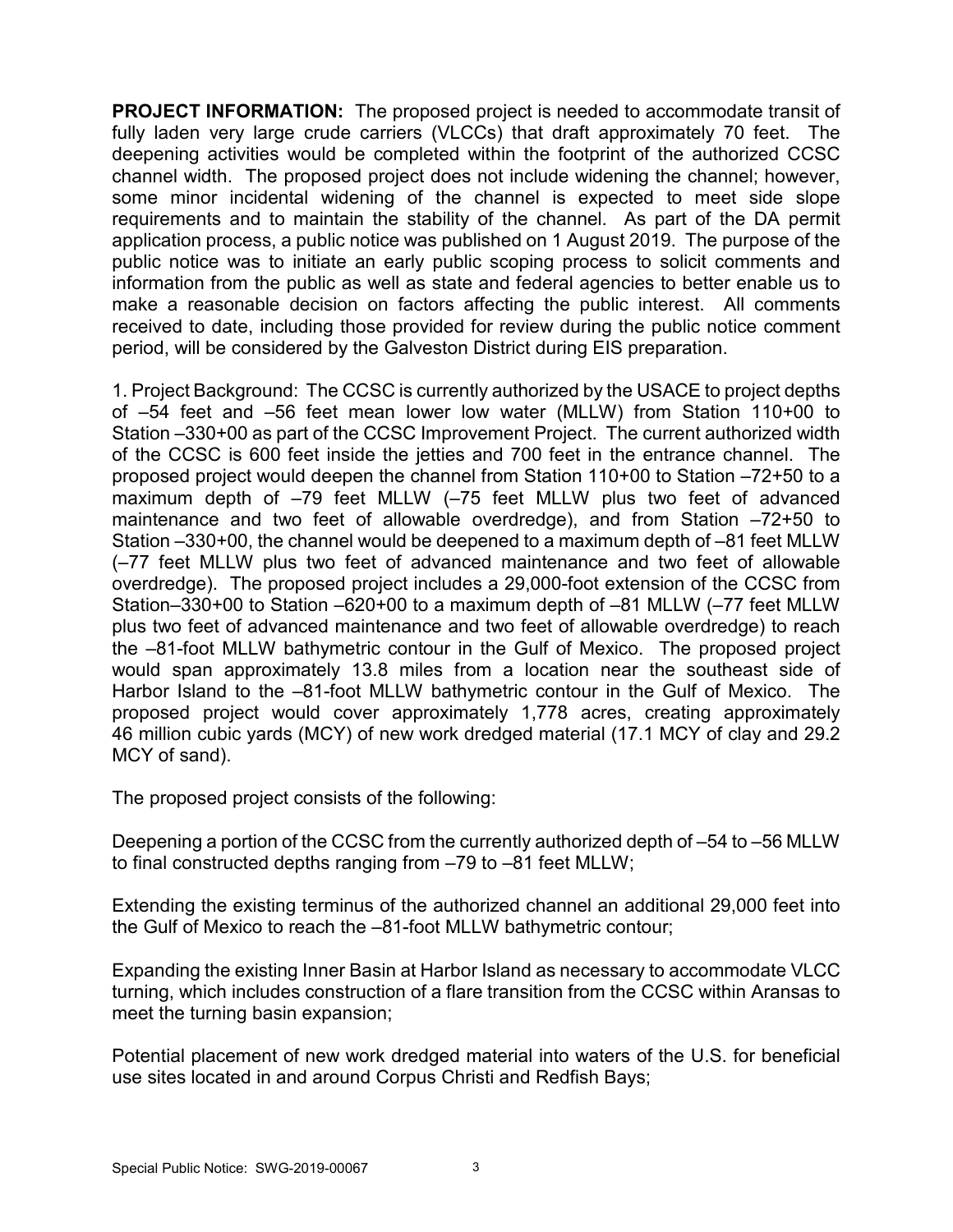Potential placement of dredged material on San Jose Island for dune restoration;

Potential placement of dredged material feeder berms for beach restoration along San Jose and Mustang Islands; and

Transport of new work dredged material to the CCSC Improvement Project New Work Ocean Dredged Material Disposal Site (ODMDS).

2. Location: The proposed project is located within the existing channel bottom of the CCSC starting at Station 110+00 near the southeast side of Harbor Island, traversing easterly through the Aransas Pass, and extending beyond the currently authorized terminus Station –330+00 an additional 29,000 feet terminating out into the Gulf of Mexico at the proposed new Terminus Station –620+00, an approximate distance of 13.8 miles, in Port Aransas, Nueces County, Texas. The project can be located on the U.S.G.S. quadrangle map entitled: Port Aransas, Texas.

3. Purpose and Need: To safely, efficiently, and economically export current and forecasted crude oil inventories via VLCC, a common vessel in the world fleet. Crude oil is delivered via pipeline from the Eagle Ford and Permian Basins to multiple locations at the Port of Corpus Christi. Crude Oil inventories exported at the Port of Corpus Christi have increased from 280,000 barrels per day in 2017 to 1,650,000 barrels in January 2020 with forecasts increasing to 4,500,000 barrels per day by 2030. Current facilities require vessel lightering to fully load a VLCC which increases cost and affects safety.

4. Alternatives: An evaluation of alternatives to PCCA's preferred alternative initially being considered includes a No Action alternative; alternatives that would avoid, minimize, and compensate for impacts to the environment within the proposed project footprint; alternatives that would avoid, minimize, and compensate for impacts to the environment outside the footprint; alternatives using alternative practices; and other reasonable alternatives that will be developed through the project scoping process, which may also meet the identified purpose and need.

5. Public Involvement: The purpose of the public scoping process is to determine relevant issues that will influence the scope of the environmental analysis and EIS alternatives. General concerns in the following categories have been identified to date: potential direct effects to waters of the U.S. including wetlands; water and sediment quality; aquatic species; air quality; socioeconomic environment; archaeological and cultural resources; recreation and recreational resources; hazardous waste and materials; aesthetics; public health and safety; navigation; ferry operations; erosion; invasive species; cumulative impacts; public benefit and needs of the people along with potential effects on the human environment. All parties who express interest will be given an opportunity to participate in the process.